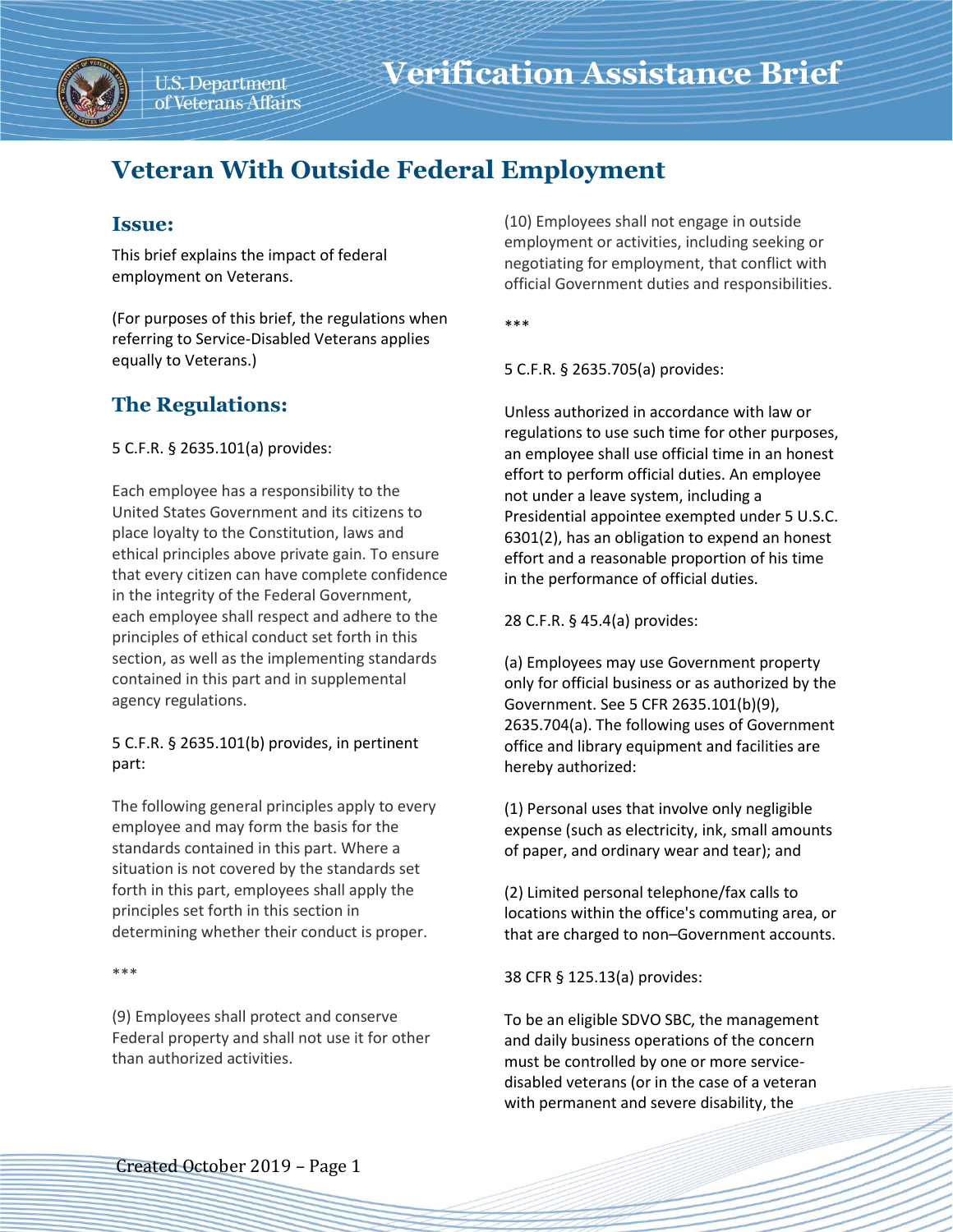spouse or permanent caregiver of such veteran). Control by one or more servicedisabled veterans means that both the longterm decisions making and the day-to-day management and administration of the business operations must be conducted by one or more service-disabled veterans (or in the case of a veteran with permanent and severe disability, the spouse or permanent caregiver of such veteran).

#### 38 CFR § 125.13(k) provides:

There is a rebuttable presumption that a service-disabled veteran does not control the firm when the service-disabled veteran is not able to work for the firm during the normal working hours that businesses in that industry normally work. This may include, but is not limited to, other full-time or part-time employment, being a full-time or part-time student, or any other activity or obligation that prevents the service-disabled veteran from actively working for the firm during normal business operating hours.

#### 48 CFR § 3.601 provides:

(a) Except as specified in 3.602, a contracting officer shall not knowingly award a contract to a Government employee or to a business concern or other organization owned or substantially owned or controlled by one or more Government employees. This policy is intended to avoid any conflict of interest that might arise between the employees' interests and their Government duties, and to avoid the appearance of favoritism or preferential treatment by the Government toward its employees.

(b) For purposes of this subpart, special Government employees (as defined in 18 U.S.C. 202) performing services as experts, advisors, or consultants, or as members of advisory committees, are not considered Government employees unless—

(1) The contract arises directly out of the individual's activity as a special Government employee;

(2) In the individual's capacity as a special Government employee, the individual is in a position to influence the award of the contract; or

(3) Another conflict of interest is determined to exist.

48 CFR § 3.602 provides:

The agency head, or a designee not below the level of the head of the contracting activity, may authorize an exception to the policy in 3.601 only if there is a most compelling reason to do so, such as when the Government's needs cannot reasonably be otherwise met.

## **What This Means:**

In most industries, it would be very difficult for an individual to manage and operate a business and, at the same time, be a fulltime Federal employee with duty hours ranging from between 7 a.m. and 5 p.m.

Both the long-term decision making, and the day-to-day management and administration of business operations must be conducted by one or more Veterans.

There is a rebuttable presumption that a Veteran does not control the firm when one or more Veterans are not able to work for the firm during normal business hours that businesses in the industry normally work.

If the presumption is triggered, then the firm must rebut the presumption. This must be done by demonstrating that one or more Veterans are able to effectively manage and control the firm during normal working hours, without delegating management responsibilities.